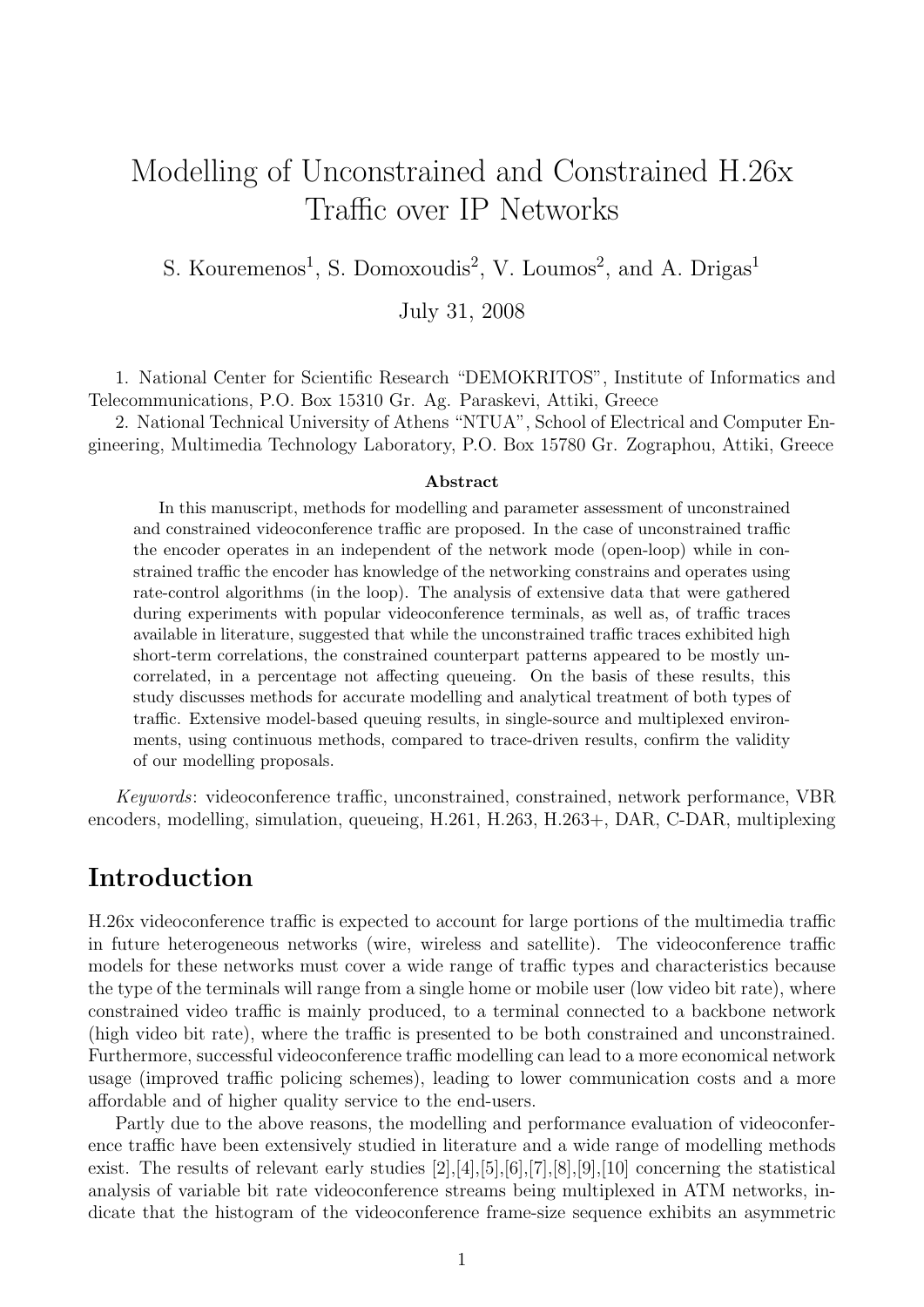bell shape and that the autocorrelation function decays approximately exponentially to zero. An important body of knowledge, in videoconference traffic modelling, is the approach in [7] where the DAR(1) [1] model was proposed. More explicitly, in this study, the authors noted that AR models of at least order two are required for a satisfactory modelling of the examined H.261 encoded traffic patterns. However, in the same study, the authors observed that a simple DAR(1) model, based on a discrete-time, discrete state Markov Chain performs better - with respect to queueing - than a simple AR(2) model. The results of this study are further verified by similar studies of videoconference traffic modelling [9] and VBR video performance and simulation ([8] and [12]). In [15], Dr Heyman proposed and evaluated the GBAR process, as an accurate and well performed single-source videoconference traffic model.

The DAR(1) and GBAR(1) models provide a basis for videoconference traffic modelling through the matching of basic statistical features of the sample traffic. On this basis and towards the modelling of videoconference traffic encoded by the Intra-H261 encoder of the ViC tool, the author in [18] proposed a DAR(p) model using the Weibull instead of the Gamma density for the fit of the sample histogram. In [19], the authors introduced a Continuous Markov chain model, called C-DAR, which is based on the DAR model and is suitable for theoretical analysis. In the same study, the authors concluded that Long Range Dependence (LRD) has minimal impact on videoconference traffic modelling (conclusion also declared in [14]). Looking at the C-DAR model as a Markov modulated rate process, as in [3], the same study's authors applied the fluid-flow method to compare the C-DAR versus a trace-driven simulation. The C-DAR(1) model, via the fluid-flow method, has the advantage of being analytically treated and as a result can be directly applicable to VBR video traffic engineering studies (used as a modelling validation method in the current study).

Relevant newer studies of videoconference traffic modelling reinforce the general conclusions obtained by the above earlier studies by evaluating and extending the existing models and also proposing new methods for successful and accurate modelling. An extensive public available library of frame size traces of unconstrained and constrained MPEG-4, H.263 and H.263+ offline encoded video was presented in [21] along with a detailed statistical analysis of the generated traces. In the same study, the use of movies, as visual content, led to frames generation with a Gamma-like frame-size sequence histogram (more complex when a target rate was imposed) and an autocorrelation function that quickly decayed to zero (a traffic model was not proposed though in the certain study).

Of particular relevance to our work is the approach in [22], where an extensive study on multipoint videoconference traffic (H.261-encoded) modelling techniques was presented. In this study, the authors discussed methods for correctly matching the parameters of the modelling components to the measured H.261-encoded data derived from realistic multipoint conferences (in "continuous presence" mode).

The above studies certainly constitute a valuable body of knowledge. However, most of the above studies examine videoconference traffic traces compressed by encoders (mainly H.261) that were operating in an unconstrained mode and as a result produced traffic with similar characteristics (frame-size histogram of Gamma form and strong short-term correlations). Today, a large number of videoconference platforms exist, the majority of them operating over IPbased networking infrastructures and using practical implementations of the H.261 [25], H.263  $[26],[27]$  and H.263+  $[26],[27]$  encoders<sup>1</sup>. The above encoders operate on sophisticated commercial software packages that are able of working in both unconstrained and constrained modes of operation. In unconstrained VBR mode, the video system operates independently of the network (i.e. using a constant quantization scale throughout transmission). In the constrained mode, the encoder has knowledge of the networking constraints (either imposed off-line by the

<sup>1</sup>Although a newer encoder, namely, H.264, exists, it is not in a compatible version yet and only two commercial video systems where found to support it, which could not establish a common H264 communication.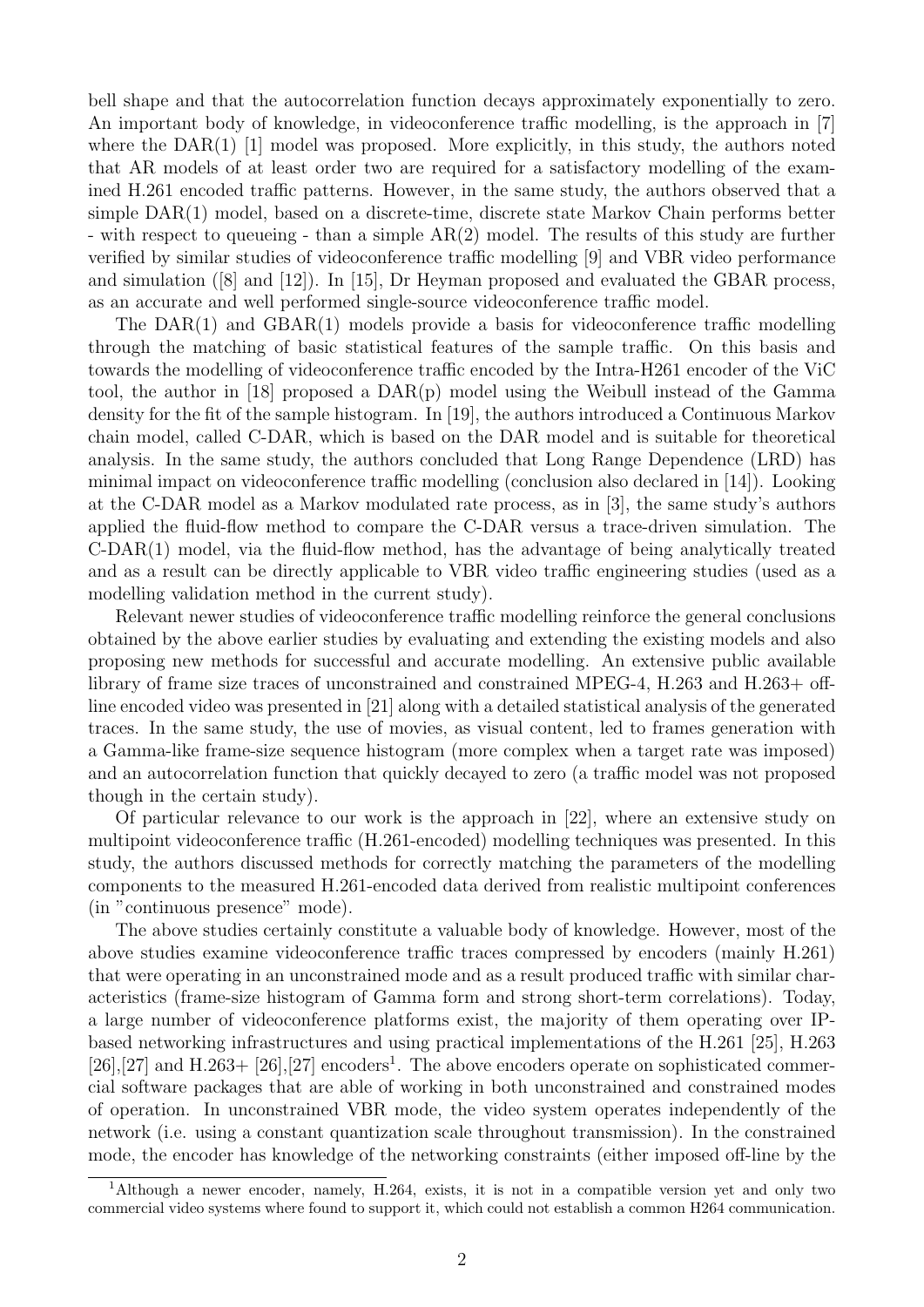user or on-line by an adaptive bandwidth adjustment mechanism of the encoder) and modulate its output in order to achieve the maximum video quality for the given content (by changing the quantization scale, skipping frames or combining multiple frames into one). Furthermore, most of the previous studies have dealt with the H.261-encoding of movies (like Starwars) that exhibit abrupt scene changes. However, the traffic patterns generated by differential coding algorithms depend strongly on the variation of the visual information. For active sequences (movies), the use of a single model based on a few physically meaningful parameters and applicable to a large number of sequences does not appear to be possible. However, for videoconference, this is more probable as the visual information is a typical head and shoulders content that does not contain abrupt scene changes and is consequently more amenable to modelling. Moreover, an understanding of the statistical nature of the constrained VBR sources is useful for designing call admission procedures. Modelling constrained VBR sources, to the best knowledge of these authors, is an open area for study. Our approach towards this direction was to gather video data generated by constrained VBR encoders that used a particular rate control algorithm to meet a particular channel constraint and then model the resulting trace using techniques similar to those used for unconstrained VBR. The difficulty with this approach is that the resulting model could not be used to understand the behaviour of a constrained VBR source operating with a different rate control algorithm or a different channel constraint. However, given that in constrained VBR the encoder is in the loop, it is more likely that network constraints are not violated and that the source operates closer to its maximum allowable traffic. This may make constrained VBR traffic more amenable to modelling than unconstrained VBR traffic. The basic idea is that we can assume worst case sources (i.e. high motion contents), operating close to the maximum capacity and then characterize these sources.

Taking into account the above, it is important to examine whether the models established in literature are appropriate for handling this contemporary setting in general. It is a matter of question whether all coding strategies result in significantly different statistics for a fixed or different sequence. Along the above lines, this study undertook measurements of the videoconference traffic encoded, during realistic low and high motion head and shoulders experiments, by a variety of encoders of popular commercial software modules operating in both unconstrained and constrained modes. Moreover, the modelling proposal was validated with various traces available in literature [21] (to be referred as "TKN traces" from now on).

The rest of the manuscript is structured as follows: section 1 describes the experiment characteristics and presents the first-order statistical quantities of the measured data. Section 2 discusses appropriate methods for parameter assessment of the encoded traffic. In subsection 2.3, our modelling results are validated through the comparison of model-based and trace-driven simulations. Finally, section 3 culminates with conclusions and pointers to further research.

# 1 The experimental and measurement work

The study reported in this manuscript employed measurements of the IP traffic generated by different videoconference encoders operating in both unconstrained and constrained modes. More explicitly, we measured the traffic generated by the  $H.26x$  encoders<sup>2</sup> included in the following videoconference software tools: ViC (version v2.8ucl1.1.6) [32], VCON Vpoint HD [33], France Telecom eConf 3.5 [34] and Sorenson EnVision [35]. These are: H.261, H.263 and H.263+. All traces examined in the current study are representative of the H.26x family video systems. Especially, the ViC video system uses encoders implemented by the open H.323

<sup>2</sup>The NV, NVDCT, BVC and CellB encoders [11] were examined in [24] and it was found that they resulted in similar traffic patterns with the H.261 encoder. Thus the modelling proposal for H.261, in the current study, is applicable for these encoders.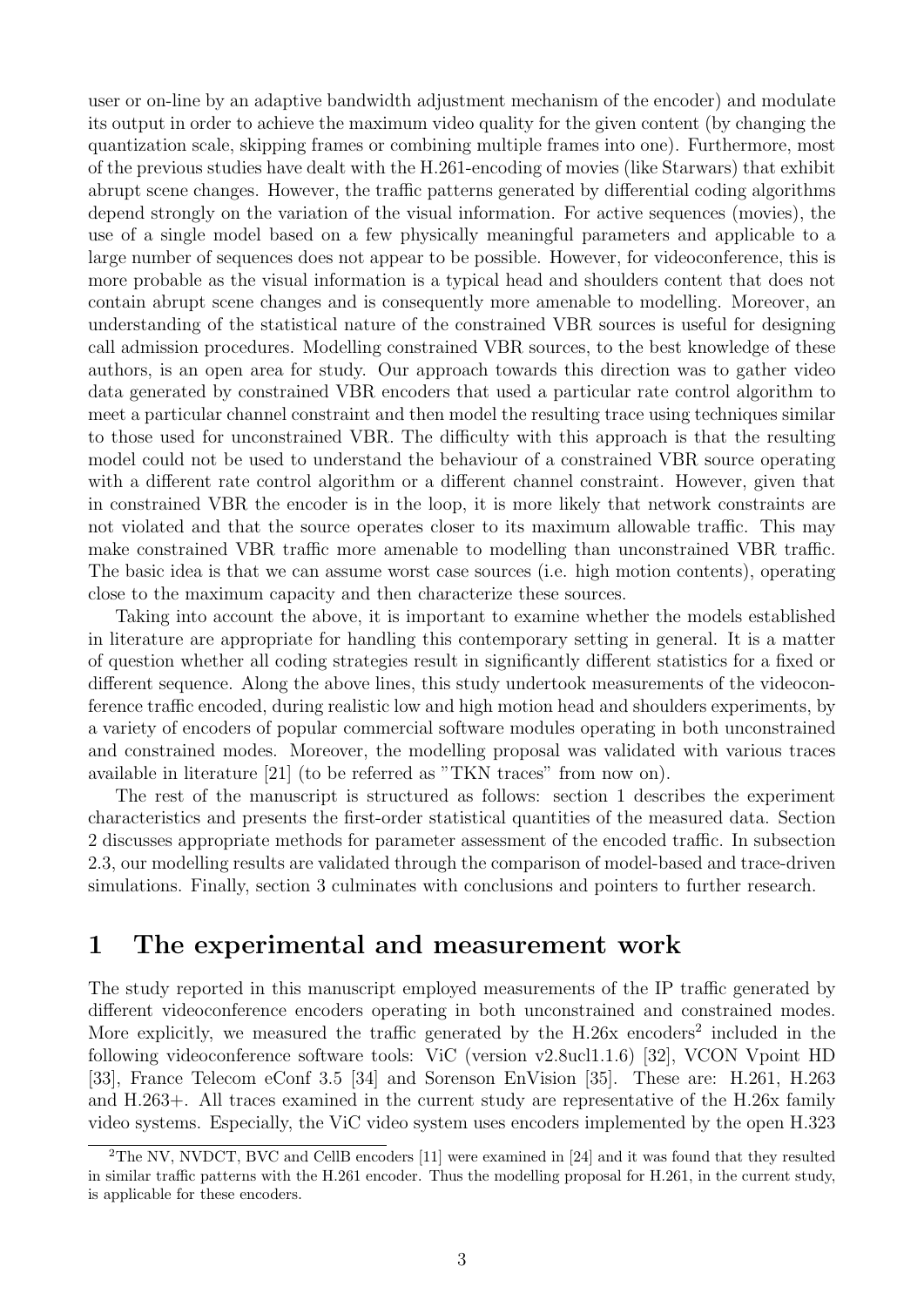community [36]. These encoders are based on stable and open standards and as a consequence their examination is more probable to give reusable modelling results.

For all the examined encoders, compression is achieved by removing the spatial (intraframe) and the temporal (interframe) redundancy. In intraframe coding, a transform coding technique is applied at the image blocks, while in interframe coding, a temporal prediction is performed using motion compensation or another technique. Then, the difference or residual quantity is transform coded. Here, we must note that the ViC H.261 encoder [13], [16] performs only intraframe coding oppositely to the H.261 encoders of Vpoint, eConf and EnVision, where blocks are inter or intra coded. The above encoding variations influence the video bit rate performance of the encoders and as a consequence the statistical characteristics of the generated traffic traces. It is a matter of question, consequently, if the different encoders' traffic can be captured by a common traffic model.

At this point, we may discuss about the basic functionality of the examined video systems which is a fundamental factor in the derived statistical features of the encoded traffic and a basic reason of the experiments' philosophy we followed. The rate control parameter (bandwidth and frame rate) sets a traffic policy, i.e. an upper bound on the encoded traffic according to the user's preference (obviously depending on his/her physical link). An encoder's conformation to the rate control of the system is commonly performed by reducing the video quality (and consequently the frame size quantity) through the dynamic modulation of the quantization level. In the case of ViC, a simpler method is applied. The video quality remains invariant and a frame rate reduction is performed when the exhibited video bit rate tends to overcome the bandwidth bound. In fact, in ViC, the video quality of a specific encoder is a parameter determined a priori by the user. In the case of Vpoint, eConf and EnVision, the frame rate remains invariant and a video quality reduction is performed when the exhibited video bit rate tends to overcome the bandwidth bound. This threshold can be set through the network setting of each client. Moreover, Vpoint utilizes adaptive bandwidth adjustment (ABA). ABA works primarily by monitoring packet loss. If the endpoint detects that packet loss exceeds a predefined threshold, it will automatically drop to a lower conference data rate while instructing the other conference participant's endpoint to do the same.

Two experimental cases were examined in the current study as presented in Table 1 (TKN traces are also included). Case 1 included experiments where the terminal clients were operating in unconstrained mode while Case 2 covered constrained-mode trials. In both Cases, two "talking-heads" raw-format video contents were imported in the video systems through a Virtual Camera tool [37] and then peer-to-peer sessions of at least half an hour were employed in order to ensure a satisfactory trace length for statistical analysis. These contents were offline produced by a typical webcam in uncompressed RGB-24 format: one with mild movement and no abrupt scene changes, "listener", (to be referred as VC-L) and one with higher motion activities and occasional zoom/span, "talker" (VC-H). The video size was QCIF (176x144) in both Cases and all scenarios (VC-H and VC-L). In Case 1, no constraint was imposed either from a gatekeeper or from the software itself. The target video bit rates that were imposed in Case 2 are shown in Table 1. In each case, the UDP packets were captured by a network sniffer and the collected data were further post-processed at the frame level<sup>3</sup> by tracing a common packet timestamp. The produced frame-size sequences were used for further statistical analysis.

Specific parameters shown in Table 1, for the VC-H and VC-L traces, depend on the particular coding scheme, the nature of the moving scene, and the confidence of the measured statistics. Moreover, traffic traces available in literature where used for further validation. Specifically, the traces used were: "office cam" and "lecture room cam" (from the TKN library). These

 ${}^{3}$ It is important to note, here, that analysis at the MacroBlock (MB), as in [20], level has been examined and found to provide only a typical smoothing in the sample data. We believe that the analysis at the frame level is simpler and offers a realistic view of the traffic.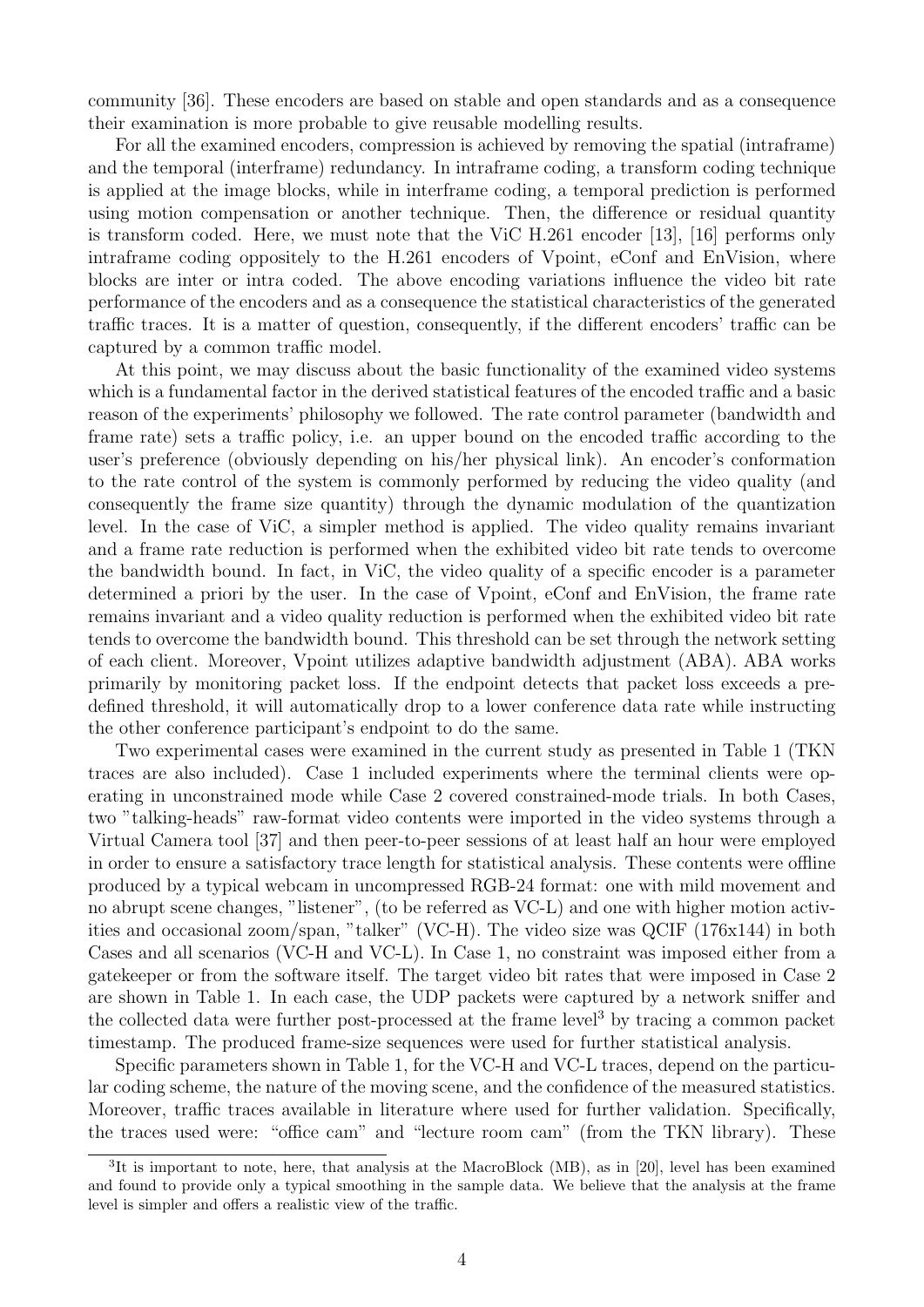traces were offline H.263 encoded in a constrained and unconstrained (no target bit rate was set during offline encoding) mode.

Some primary conclusions, as supported by the experiments' results (see Table 1), arise concerning the statistical trends of the encoders' traffic patterns. Specifically, H.263+ produces lower video bit rate than H.263 and H.261 do. This was expected, since the earlier encoder versions have improved compression algorithms than the prior ones (always with respect to the rate produced). Finally, for all the encoders, the use of the VC-H content led to higher rate results (as reasonable). Similar results were observed for the mean frame size and variance quantities. In all cases, the variance quantities of the VC-H content were higher than that of VC-L with the exception of the ViC H.263+ encoder (Case  $1$  – Traces 5,6) where the opposite phenomenon appeared.

The encoders used for the production of the TKN traces tend to adjust their quality in a "greedy" manner so as to use up as much of the allowed bandwidth as possible. At this point, we must note that Trace 4 of Case 2 is semi-constrained (i.e. the client did not always need the available network bandwidth). However, this particular case can be covered by the "worst-case" Case 2 – Trace 3, where the target rate is reached (full-constrained traffic).

Taking into account the above context, the following questions naturally arise:

- What is the impact of the encoders' differences on the generated videoconference traffic trends?
- Can a common model capture both types of traffic, unconstrained and constrained?
- Are the traffic trends invariant of the constraint rate selected?
- How does the motion of the content influence the generated traffic for each encoder and the parameters of the proposed traffic model?
- Can a common traffic model be applied for all the above cases?

The above questions pose the research subject which is thoroughly examined in the context to follow. Their answers will be given along with the respective analysis.

# 2 Traffic analysis and modelling assessment

The measured traffic analysis for all experimental sets confirms the general body of knowledge that literature has formed concerning videoconference traffic. Traffic analysis was employed for all experimental cases. More explicitly, in all cases, the frame-size sequence can be represented as a stationary stochastic process, with a frequency histogram of an approximately bell-shaped (more narrow in the case of H.263 and H263+ encoding) Probability Distribution Function (PDF) form, see figures  $1((a)-(c))$ ,  $2((a)-(c))$  more complex in the TKN traces as their content (office and lecture cam) probably contained more scene changes than our contents VC-L and VC-H. Examining more thoroughly the sample histograms, we noted that the smoothed framesize frequency histograms of the H.261 encoder have an almost similar bell-shape (see figures  $1((a),(b))$  and figures  $2((a),(b))$  while a more narrow shape appears in the H.263 and H.263+ histograms (figures 1(c) and 2(c). The VC-H frequency frame-size histograms appeared to be more symmetrically shaped than the correspondent VC-L histograms. This is reasonable as the rate of the H.26x encoders depends on the activity of the scene, increasing during active motion (VC-H) and decreasing during inactive periods (VC-L).

Furthermore, the AutoCorrelation Function (ACF) of the unconstrained traffic (for all traces of Case 1) appeared to be strongly correlated in the first 100 lags (short-term) and slowly decaying to values near zero (see some indicative figures  $3((a)-(c))$  of the traces of Case 1). On the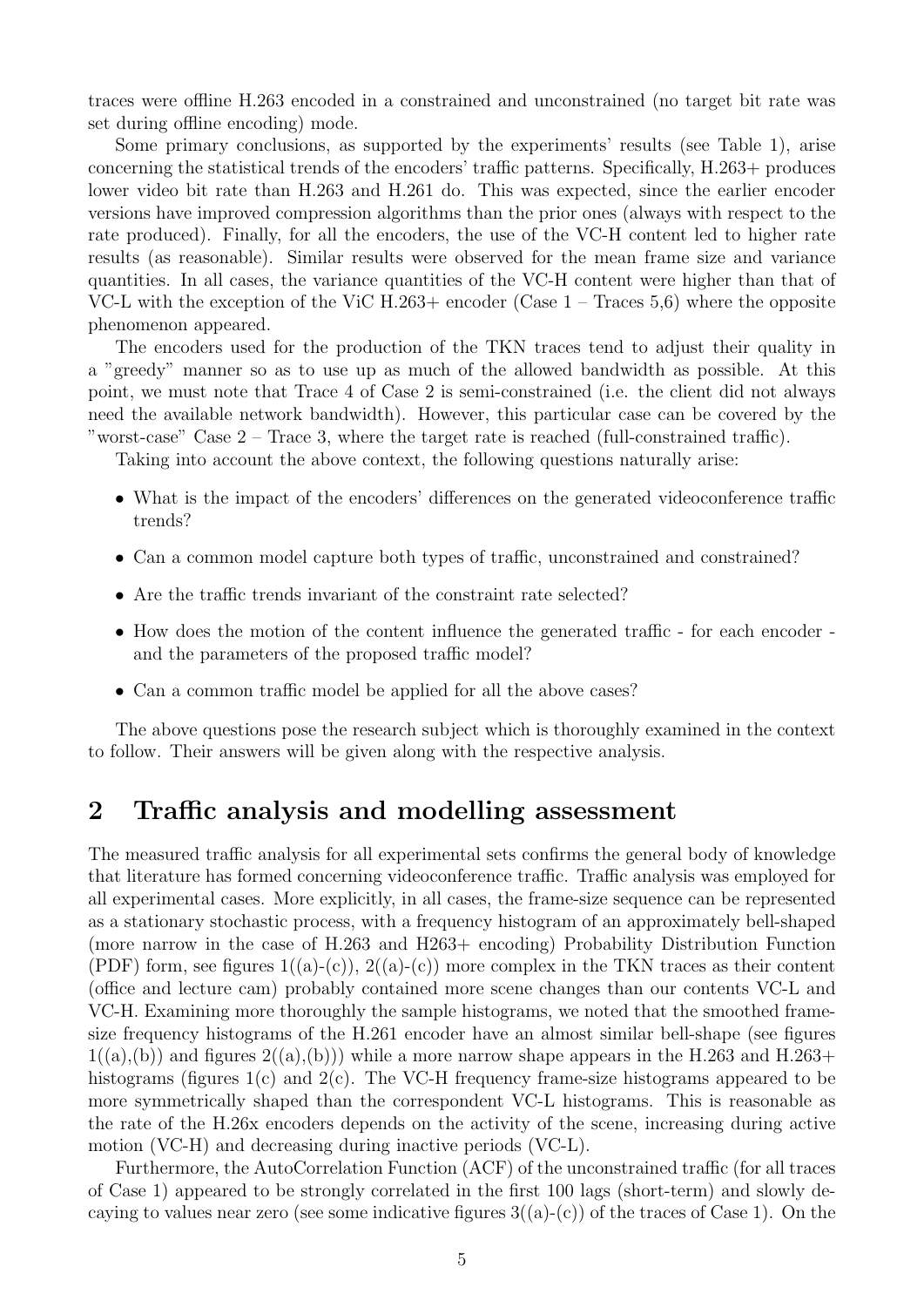contrary, the ACFs of the constrained traffic (Case 2) decayed very quickly to zero denoting the lack of short-term correlation (see figures  $3((d)-(f))$ ). This conclusion is very critical in queueing as the short-term correlation parameter has been found to affect strongly buffer occupancy and overflow probabilities for videoconference traffic. In fact, to verify this assumption, we measured the buffer occupancy of the constrained traces in queueing experiments of different traffic intensities. Buffering was found to be very small at a percentage not affecting queueing. On this basis, it is evident, that for the purpose of modelling of the two types of traffic not a common model can be applied. More explicitly, a correlated model is needed for the case of unconstrained traffic while a simpler non-correlated model is enough for constrained traffic.

The DAR model, proposed in [7], has an exponentially matching autocorrelation and so matches the autocorrelation of the data over approximately hundred frame lags. This match is more than enough for videoconference traffic engineering. Consequently, this model is a proper solution for the treatment of unconstrained traffic. When using the DAR model, it is sufficient to know the mean, variance and autocorrelation decay rate of the source, for admission control and traffic forecasts. A negative feature of the DAR model is that it exhibits "flat spots'" which make its sample paths "look" different from those of the data when comparisons are made for a single source (for multiplexed data sources they are indistinguishable). Though these flat spots may not affect traffic engineering, there is another model which is more specialized for modelling accurately the short-term fluctuations of single teleconference sources, namely, GBAR. However, the GBAR model cannot be applied in our study as it is exclusively based on the Gamma density (except from the cases where the Gamma density is proposed).

For the constrained traffic traces, a simple random number generator based on the fit of the sample frame-size histogram can be directly applied. The DAR model with the autocorrelation decay rate value equal to zero can also be a solution. This feature turns constrained videoconference traffic more amenable to traffic modelling than its counterpart unconstrained as only two parameters are needed, the mean and the variance of the sample.

The rest of the paper discusses methods for correctly matching the parameters of the modelling components to the data and for combining these components into the DAR model (to be analytical treated via the C-DAR and the fluid-flow method for unconstrained traffic).

#### 2.1 Fitting of the frame-size frequency histograms of the traces

A variety of distributions was tested for fitting the sample frame-size frequency histograms. These are the following: Gamma, Inverse Gamma (or Pearson V), Loglogistic, Extreme Value, Inverse Gauss, Weibull, Exponential, Lognormal. The most dominant ones found to be the first three. Even though the Inverse Gauss density performed similarly to the Gamma distribution, it is not included in the analysis to follow, as the Gamma distribution is more popular and simpler. Finally, the Extreme Value distribution performed, in total, worse than the other ones.

For the purpose of fitting the selected distributions' density to the sample frame-size sequence histogram, although various full histogram-based methods (e.g. [22]) have been tried in literature, as well as maximum likelihood estimations (MLE), we followed the approach of the simple moments matching method. This method has the positive feature of requiring only the sample mean frame size and variance quantities and not full histogram information. Thus, taking into account that the sequence is stationary - and as a result the mean and the variance values are almost the same for all the sample windows - it is evident that only a part of the sequence is needed to calculate the corresponding density parameters. Furthermore, this method has the feature of capturing accurately the sample mean video bit rate, a property that is not ensured in the case of MLE or histogram-based models. However, in the cases of not satisfactory fit by none of the examined distributions (as in the case of the TKN traces) a histogram-based method can be applied as an unconvential fitting method.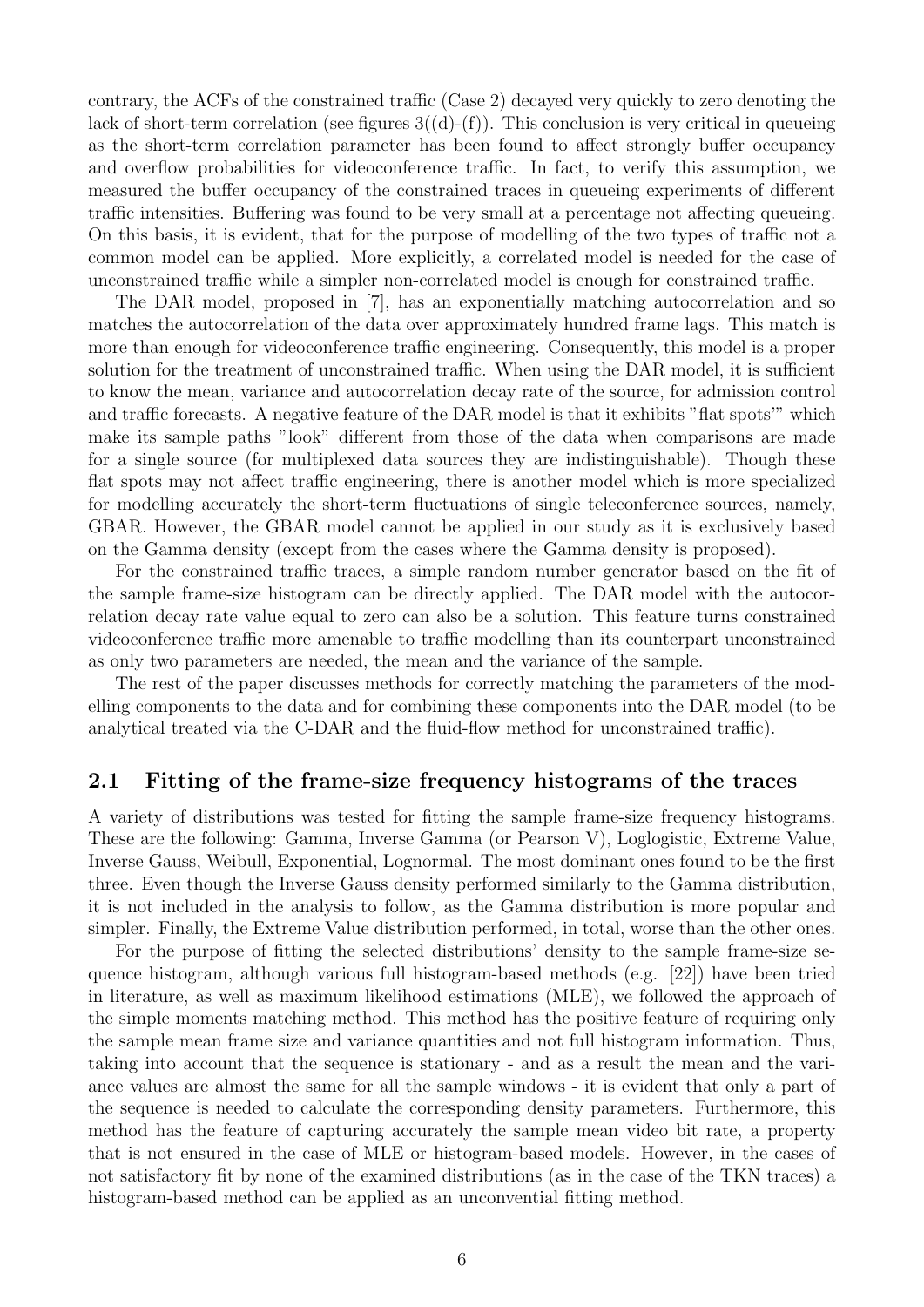If m the mean, v the variance of the sample sequence s and  $m_l$  the mean and  $v_l$  the variance of the logarithm of the sample s, then the distribution functions and the corresponding parameters derived from the moments matching method are given by the following equations, for each distribution correspondingly, Eq. (1): Gamma, Eq. (2): Inverse Gamma, Eq. (3): Loglogistic.

$$
f(x) = \frac{1}{\beta \Gamma(\alpha)} \left(\frac{x}{\beta}\right)^{\alpha - 1} e^{-\frac{x}{\beta}}
$$
 (1)

where  $\alpha = m^2/v$ ,  $\beta = v/m$  and  $\Gamma(\alpha) = \int_0^\infty u^{\alpha-1} e^{-u} du$ 

$$
f(x) = \frac{1}{\beta \Gamma(\alpha)} \cdot \frac{e^{-\frac{\beta}{x}}}{\left(\frac{x}{\beta}\right)^{(a+1)}}
$$
(2)

where  $a = m^2/v + 2$  and  $\beta = m (m^2/v + 1)$ 

$$
f(z) = \frac{e^{z(1-\sigma)-m_l}}{(1+e^z)^2 \sigma}
$$
 (3)

where  $z = (\ln(x) - m_l)/\sigma$ ,  $m_l = \mathbb{E}[\ln(s)]$  and  $\sigma = \sqrt{3\mathbb{E}[\ln(s)]}/\pi$ 

Given the dominance of the above distributions, modelling analysis and evaluation will be presented for the above three densities. The numerical results (densities' parameters) from the application of the above parameters-matching methods appear in Table 2. At this point, we must note that the Loglogistic density (3), although it provides better fits in the H.263+ cases (as will be commented upon later) exhibits mean and variance values that slightly deviate from the sample counterpart values. However, this is negligible with respect to queuing as concluded by the fluid-flow simulations presented in Section 3.

The modelling evaluation of the above methods has been performed from the point of queueing. As a consequence, we thoroughly examined fits of cumulative distributions. This was done as follows: we plotted the sample quantiles from the sample cumulative frequency histogram and the model quantiles from the cumulative density of the corresponding distribution. The Q-Q plot of this method refers to cumulative distributions (probabilities of not exceeding a threshold).

Figures  $1((a)-(c))$  and figures  $2((a)-(c))$  present Q-Q plots for all traces of both Case 1 and 2 respectively. The results suggest that for fitting videoconference data, the coding algorithm used should be taken into consideration. There seems to be a relationship between the coding algorithms and the characteristics of the generated traffic. For instance, for H.261, in most cases, the dominant distribution is Gamma (1), as can be verified from the Q-Q plots depicted in figures  $1((a),(b))$ , and for H.263 and H.263+, the Loglogistic density (3) has a more "stable" performance than the other two  $(Q-Q)$  plots shown in figures  $1(c)$  and  $2(c)$ . The Inverse Gamma density (2) seems to be suitable for H.263 traffic (see figure  $1(c)$ ) although it was outperformed by the Loglogistic density in some cases. However, as will be commented upon later, it did not provide a solution in all cases of constrained traffic.

We must note that in Case 2, where a constrain was imposed, the moments matching method for calculating the distribution's parameters did not always provide a good fit, and performed as shown in figures  $2((a)-(c))$  (Inverse Gamma and Loglogistic are depicted. The Gamma density provided similar fit). To provide an acceptable fit, a histogram-based method proposed for H.261 encoded traffic in [22], known as C-LVMAX, was used. This method relates the peak of the histogram's convolution to the location at which the Gamma density achieves its maximum and to the value of this maximum. The values of the shape and scale parameters of the Gamma density are derived from:  $a = (2\pi x_{max}^2 f_{max}^2 + 1)/2$  and  $b = 1/(2\pi x_{max} f_{max}^2)$  where  $f_{max}$  is the unique maximum of the histogram's convolution density at  $x_{max}$ . Numerical values for this fit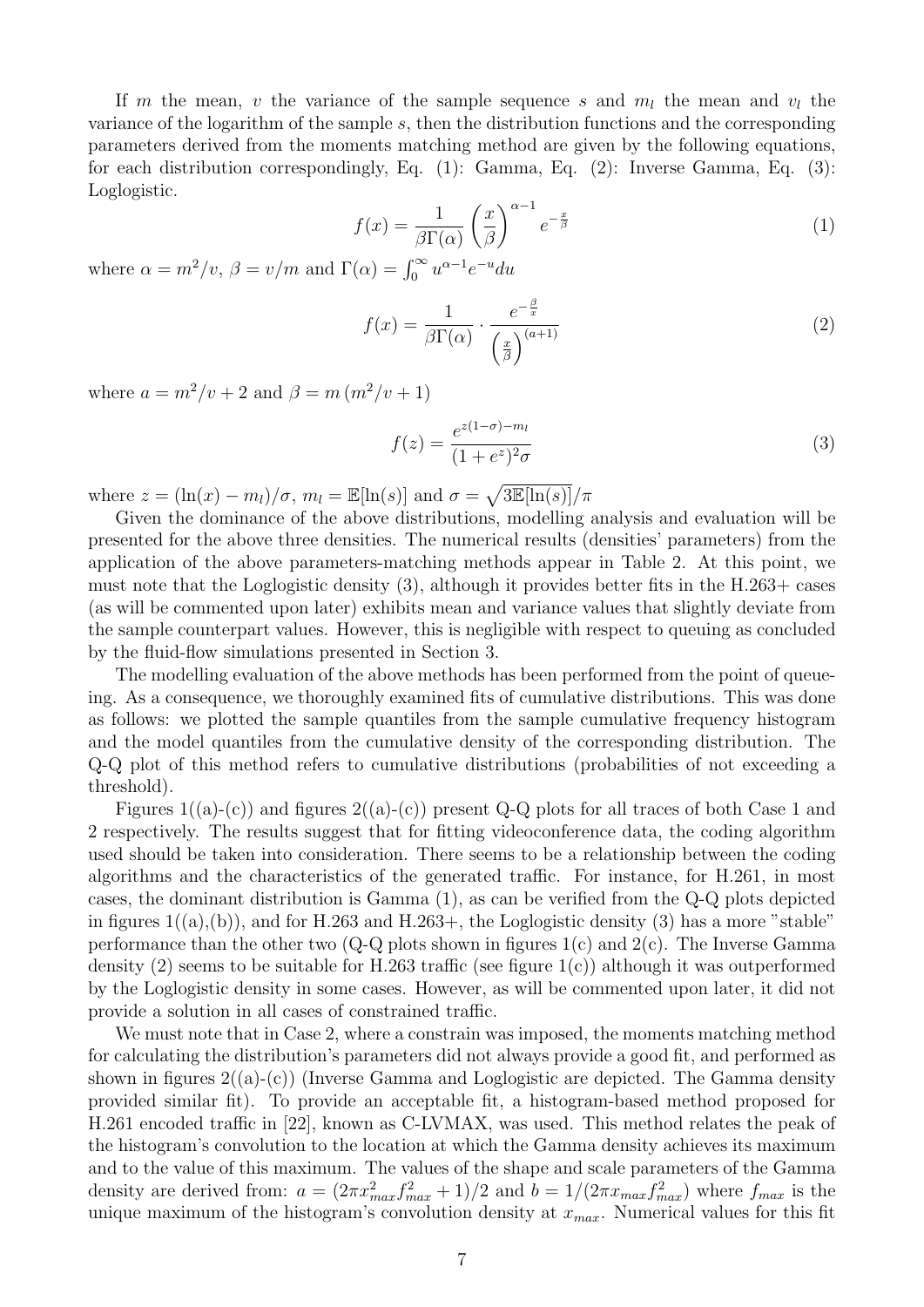appear also in Table 2 (for Case 2 only). Figures  $2((a)-(c))$  show how the three distributions fit the empirical data using the method of moments (Inverse Gamma, Loglogistic) and the C-LVMAX method (Gamma C-LVMAX). The Inverse Gamma density could not be calculated for all the constrained traces  $(Case 2 - Traces 5,6,8,9)$ , due to processing limitations (for large a, b parameters the factor  $\left(\frac{1}{4}\right)$  $\frac{1}{\beta}$  (a+1) in Eq. (2) is very small, near zero, and consequently its inverse quantity could not be calculated<sup>4</sup>).

Summing up the above analysis, it is evident that the Gamma density is better for H.261 unconstrained traffic, the Loglogistic for unconstrained H.263, H.263+ traffic and the C-LVMAX method for all cases of constrained traffic. However, if a generic and simple model needed to be applied for all cases then the most dominant would be the Loglogistic density.

#### 2.2 Calculation of the autocorrelation decay rate of the frame-size sequences

At this point, we may discuss about the calculation of the autocorrelation decay rate of the frame-size sequence of the unconstrained traces (as denoted in the previous sections, constrained traffic appeared to be uncorrelated and as a result the decay rate of its autocorrelation function can be set to zero). From the figures  $3((a)-(d))$ , it is observed that the ACF graphs of unconstrained traffic exhibit a reduced decay rate beyond the initial lags. It is evident that unconstrained video sources have very high short term correlation, feature which cannot be ignored for traffic engineering purposes. This is a behaviour also noted in earlier studies [6].

To fit the sample ACF, we applied the model proposed in [22] that is based on a compound exponential fit. This model fits the autocorrelation function with a function equal to a weighted sum of two geometric terms:

$$
\rho_k = w\lambda_1^k + (1 - w)\lambda_2^k \tag{4}
$$

where  $\lambda_1$ ,  $\lambda_2$  are the decay rates with the property:  $|\lambda_2| < |\lambda_1| < 1$ . This method was tested with a least squares fit to the autocorrelation samples for the first 100, since the autocorrelation decays exponentially up to a lag of 100 frames (short-term behavior) or so and then decays less slowly (long-term behavior). This match is more than enough for traffic engineering, as also noted in [28]. What is notable is that using this model, the autocorrelation parameter  $\rho$  is chosen not at  $lag-1$ , as in DAR model. For each encoder (in Case 1), the parameter numerical values of the above fit appear in Table 2.

In the section to follow, the discussed modelling components are combined into complete traffic models with the C-DAR method. Furthermore, the different modelling parameters are validated comparing sample-based against model-based fluid-flow simulations in a single-server queueing system. This analysis is performed only for unconstrained traffic as for constrained traffic, the Q-Q plots are enough for modelling validation purposes.

### 2.3 Queueing analysis via the C-DAR model and the fluid-flow method – modelling validation

The C-DAR model that was proposed and used analytically in [19] can be directly applied for full modelling and analytical treatment of H.26x unconstrained (correlated) traffic over IP networks. This model is defined as a continuous-time discrete-state Markov chain with a transition rate matrix Q of the form:

$$
Q = f_c(P - I) \tag{5}
$$

<sup>&</sup>lt;sup>4</sup>However, the values of the parameters of the Inverse Gamma density for Case  $2$  – Traces 5,6,8,9 are given in Table 2.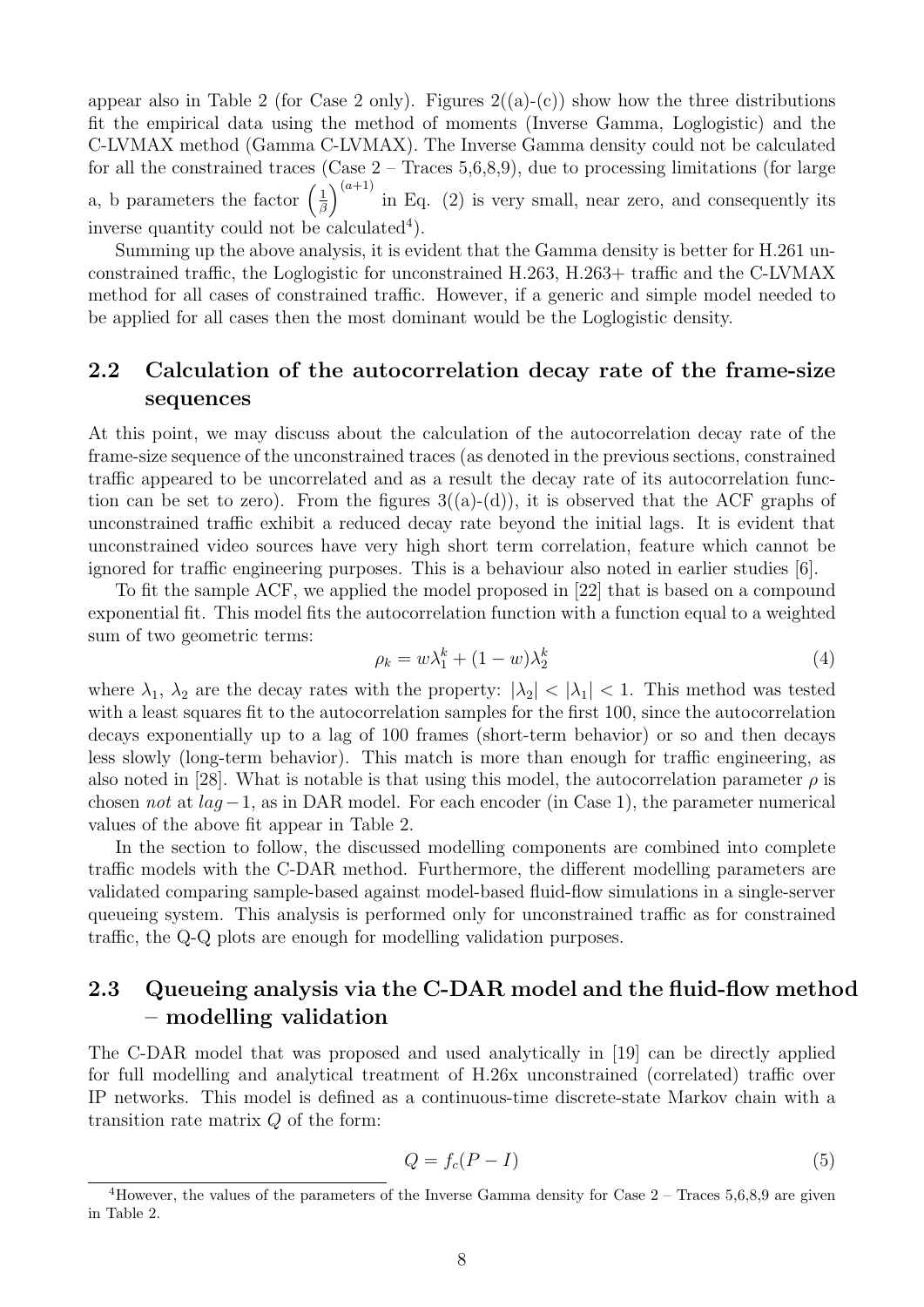where  $f_c =$  $\ln \rho$  $\rho - 1$ f,  $P = \rho I + (1 - \rho)A$  from the DAR(1) model [7] with  $\rho$  the autocorrelation decay rate derived from Eq.(4), f is the frame rate of the videoconference traffic, I is the identity matrix and  $\tilde{A}$  is a rank-one stochastic matrix with all rows equal to the probabilities resulting from the fit of the selected distribution. The C-DAR model demands the representation of the frame-size sequence with a constant number of states, whose probabilities values will fill the rows of the stochastic matrix A. These states can be easily chosen by dividing the interval between the maximum and the minimum frame size of the sequence into M frame-size states. So, if  $x_{\min}$  is the minimum and  $x_{\max}$  the maximum frame-size value then a reasonable state step n is  $n = (x_{max} - x_{min})/M$ , with n rounded to the nearest integer. The rate of each state can be easily calculated by the relative mean rate of a histogram window, as follows: if  $\mathbb{P}_i$  is the probability mass of frame size  $S_i$  (derived from the corresponding density) then the rate value of the state value is equal to  $f \sum_{i=1}^n \mathbb{P}_i S_i / \sum_{i=1}^n \mathbb{P}_i$ . The value of the autocorrelation decay rate  $\rho$  should be chosen equal to the parameter  $\lambda_1$  of the model used to fit the ACF in Eq.(4) (see Table 2) and the elements for the rows of table A should be determined through the fit produced by the PDF models (with parameters chosen from Table 2).

Following the approach in [19], the C-DAR model - as a continuous-time Markov chain model - is suitable for theoretical analysis using the fluid flow method (see also [3],[29],[30]. The above scheme is a very fast and simple queueing analysis method for VBR video traffic. Dr K. Kontovasilis provided us with a Matlab implementation of the above scheme, namely, "genflow". The "genflow" program takes as input the characteristics of N statistically identical fluid-flow Markov-Modulated sources (with global matrices  $Q_g = Q \otimes Q \otimes ... \otimes Q$  from Eq.(5) and state space compressed to  $\begin{pmatrix} N+M \\ M \end{pmatrix}$ M  $\setminus$ states due to the statistical identical feature of the superposed streams) and solve the congestion problem of those  $N$  sources being statistically multiplexed over a multiplexer with infinite buffering capabilities. This program has been used in other studies too (see [31]). This method is analyzed as follows: consider a single server queueing system fed by videoconference traffic  $r(t) > 0$  as a Markov modulated rate process according to the C-DAR model with a finite number of M states and transition rate matrix  $Q_g$ . More explicitly, in each state  $i = 1...m$ , we correspond a video rate  $r_i$ . If  $\Pi$ is the corresponding steady state probability vector, then the mean input rate  $\bar{r}$  is calculated as follows:  $\bar{r} = \sum_{i=1}^{M} \Pi_i r_i$ . The mean rate of the calculated rate vector captures always the mean rate of the sample (with a slight deviation in the case of the Loglogistic density). Let  $R = diag{r_1 \dots r_M}$  and C be the constant server capacity. When  $r(t) > C$ , the input traffic cannot be served entirely and its excess part is stored into a buffer in order to be served later. Let  $\{X(t), t \geq 0\}$  be the stochastic process that represents the buffer occupancy. It is noted that the traffic intensity of the system is equal to  $\overline{r}/C$ . Define the steady state distribution  $F_i(x)$  as the joint probability that the buffer occupancy is less than or equal to x when in the *i* state of the source model. Let:  $F(x) = [F_1(x), F_2(x), \ldots, F_M(x)]^T$ . Then from [29],[30], we have the differential equation:

$$
\frac{dF(x)}{dx}D = F(x)Q_g\tag{6}
$$

where  $D = R - CI$ . Given the infinite buffer assumption, we determine a buffer threshold B and define the buffer overflow probability as follows:

$$
P_{overflow} = 1 - F(B)\mathbf{1} \tag{7}
$$

where  $\mathbf{1} = (1, ..., 1)^T$ . From Eq. (6) and the boundary conditions for the infinite buffer size approach in [3],[29],[30], the following relation holds:

$$
F(x) = \sum_{i=1}^{M} \alpha_i e^{z_i x} \phi_i
$$
 (8)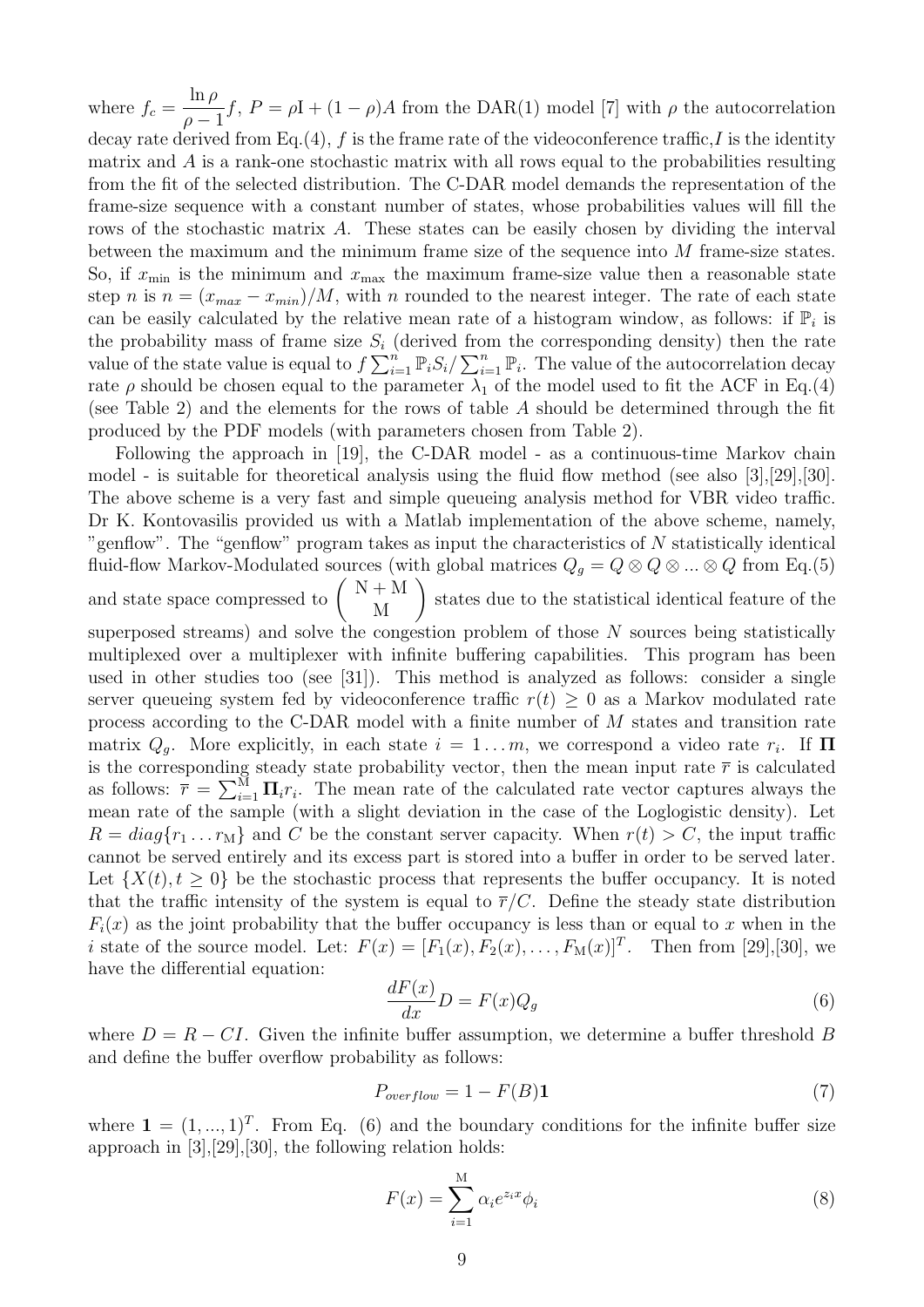where the coefficients  $a_i$  must be calculated from the boundary conditions and z and  $\phi$  are, correspondingly, the eigenvalue and the left eigenvector of the matrix  $Q_gD^{-1}$ . Given the infinite buffer assumption, the solution of Eq. (8) is given as follows:

$$
F(x) = \Pi + \sum_{i \in S_o} a_i e^{z_i x} \phi_i \tag{9}
$$

where  $S_o \triangleq \{j | r_j > C\}$ ,  $z_i < 0$  and  $z_1 = 0$ .

Using the above method (with the assumption of a finite buffer), the authors in [19], proved experimentally (comparing the analytical model versus trace-driven simulation) that the C-DAR model provides accurate queueing results (mean cell loss rate, mean queue length) and therefore is suitable for theoretical analysis of videoconference traffic. To validate the modelling proposals of the previous sections, we present experimental queueing results comparing the complementary distribution of the buffer overflow given by the C-DAR Markov chain as derived from the calculation of Eq.  $(7)$  and  $(9)$  for any value of buffer threshold B versus the one given by a discrete-event simulation [17] using the actual traces (trace-driven simulation e.g. [21]). For a variety of Case 1 traces<sup>5</sup>, the complementary buffer size densities from the results of the fluid-flow method for all the examined distribution models (for different values of multiplexed sources  $N$ ) and the corresponding sample (derived from the discrete simulation of the trace being multiplexed<sup>6</sup> and frame interarrival times equal to  $1/f$ ) are plotted together (see figures  $4((a)-(n))$ . The probabilities values are always assigned at the logarithmic scale. The traffic intensity was chosen equal to 0.85<sup>7</sup> , the autocorrelation decay rate properly chosen from Table 2 and the number of states of the Markov chain M equal to 5 (increasing the number of states higher than five led to identical results). The comparison between the simulation and the analytical results gives a clear indication of the queueing performance of the proposed models for unconstrained videoconference traffic. As can be seen there is quite good agreement between all curves, apart from the fact that the curve deviates from those derived from by analysis from small buffer sizes. This is physical as with the fluid-flow method the discreteness of the buffer occupancy is neglected. Moreover, in all plots where more than one sources were multiplexed the multiplexing gain property led to more conservative results for the models (asymptotically tight though). More explicitly, it is concluded that, in most cases of single source service (e.g. see couples of figures  $(1(a), 4(a))$  -  $(1(c), 4(d))$  the models that exhibited the best fits in Q-Q plots provided closely accurate queueing results. This fact constitutes the selection of the ACF decay rate at the first 100 lags valid for unconstrained videoconference traffic engineering purposes. However, there are some obvious deviations from the above conclusion where the sample results are roughly fitted by the models. This phenomenon, which is less intense in the case of multiplexing of the same sources due to the multiplexing gain property, claims the existence of notable long-term trends in the ACFs of the respective traces (Case 1 – Traces 9, 11, 12). It is evident that in these particular cases, more than 100 lags (this was also remarked in [22] where the authors proposed a fit in the first 500 lags of the ACF) are needed to capture the strong correlation structure of the traffic. This can be also verified by the bad queueing performance of the Loglogistic density, despite its better fitting behavior in the corresponding Q-Q plots. Though for the majority of the examined cases, where a 100-lag fit was found to be accurate, a network administrator could choose a fit at 500 lags in order to ensure the conservativeness of single-source queueing results. For multiplexing this is already ensured.

<sup>5</sup>Queueing analysis for VC-H and VC-L traces of the same encoder and video system was found to be similar. Consequently, for brevity reasons, only the "worst-case" VC-H traces are examined.

<sup>&</sup>lt;sup>6</sup>In trace-driven multiplexing, the first frame occurrence of each source was randomized over the interval of a frame and then the source kept its individual frame synchronization.

<sup>&</sup>lt;sup>7</sup>If the models retain close to the sample at high traffic intensities, their applicability is ensured for lower values of the traffic intensities (as declared in [2]). This property, though, was tested and expected results were found.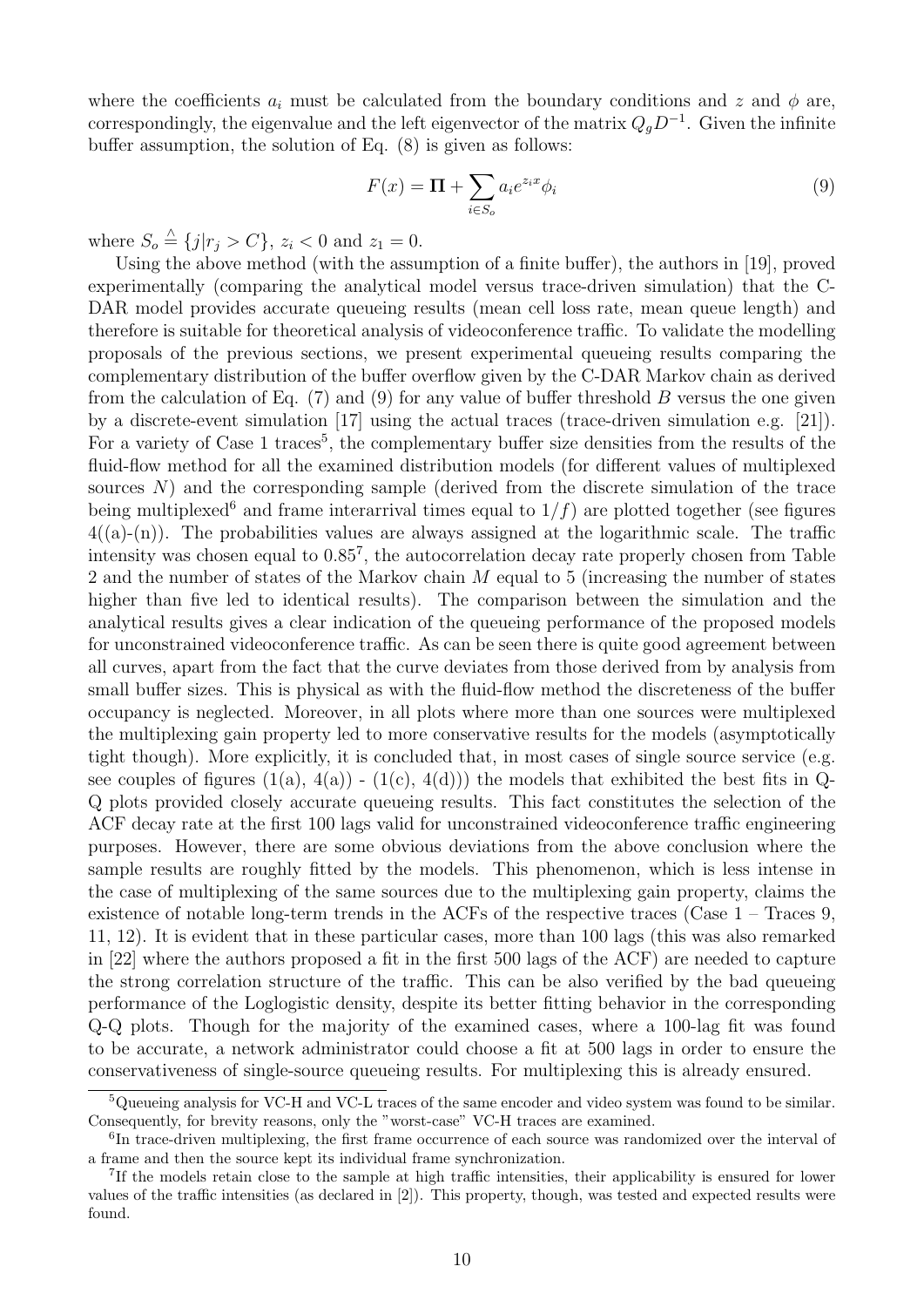Regarding the constrained (uncorrelated) traffic, it is repeated that there is no need to perform simulations, since the buffering is done inside the encoder. The traffic can be captured by the Gamma density calculated via the C-LVMAX method, as can be validated from the Q-Q plots shown in figures  $2((a)-(c))$ .

### 3 Conclusions

The current study is a contribution of modelling and simulation results for a variety of existing videoconference encoders for talking heads communication. An extensive analysis of the measured data, a careful but simple modelling of the frame-size sequences and the extensive evaluation of the modelling components, led us to the general conclusion that the traffic can be distinguished into two categories: unconstrained and constrained. In the unconstrained traffic, strong correlations between successive video frames can be found (and a large buffer has to be used for better performance). On the other hand, where bandwidth constraints are imposed during the encoding process, the generated traffic is uncorrelated.

We used the measured data to develop statistical traffic models for unconstrained and constrained traffic. These models were further validated with different videoconference contents (low motion and high motion, TKN library). Different statistical models for fitting the empirical distribution (method of moments and C-LVMAX method) were examined.

For fitting the videoconference data, the coding algorithm used should be taken into consideration. There seems to be a relationship between the coding algorithms and the characteristics of the generated traffic. For instance, for H261, in most cases, the dominant distribution is Gamma, and for H263 and H263+, Loglogistic has a more "stable" performance. Moreover, the Inverse Gamma density could not be calculated for all constrained traces, due to processing limitations. This fact constitutes the Inverse Gamma density as impractical as a generic model for H.263 traffic.

Regarding the unconstrained traces, a careful but simple generalization of the DAR model can simulate conservatively and steadily the measured videoconference data. The model was further verified using the Continuous version of the DAR model, namely, C-DAR model (analytical solution). For the constrained traces, the traffic can be captured by the C-LVMAX method via a random number generator, producing frames at a time interval equal to the sample. On the other hand, if a moments matching method needed to be applied, then the Loglogistic density is a direct solution. Another interesting assumption is that the traffic trends remain invariant when a different network constrained is selected, as evident from the TKN traces. So, the proposed model for the constrained traffic can be applied without taking into account the specific network constraint.

It is evident that if a generic and simple model needed to be applied for all cases of videoconference traffic then the most dominant would be the DAR model based on the fit of the Loglogistic density with a decay rate properly assigned to the fit of the sample ACF at the first 100 lags (although a 500 lags fit would lead to a more conservative queueing performance), for the case of unconstrained traffic, and to zero for the constrained traffic.

Future work includes the integration of the proposed models in dynamic traffic policy schemes in real diffserv IP environments. Careful analysis and modelling of cases of semiconstrained traffic, although their counterpart "worst-case" full-constrained cases cover their traffic trends, is of particular interest, too.

#### Acknowledgements

The authors would like to thank Dr K. Kontovasilis for valuable suggestions and for providing the "genflow" program. Finally, we wish to thank the anonymous reviewers for their helpful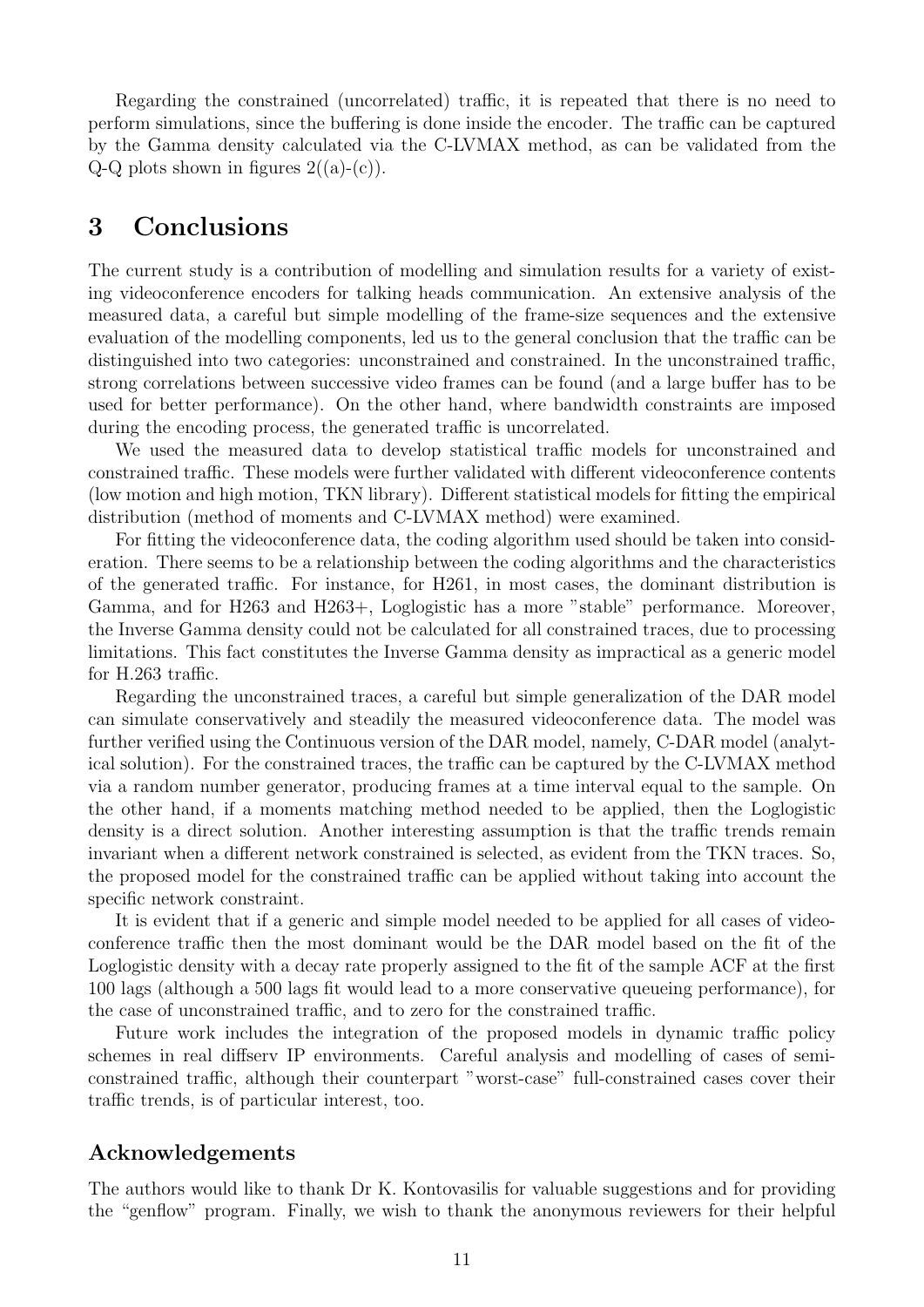# References

- [1] P.A. Jacosb and P.A.W.Lewis, Time series generated by mixtures, J. Time Series Analysis, vol. 4, no. 1, pp. 19-36, 1983.
- [2] B. Maglaris, D. Anastassiou, P. Sen, G. Karlsson and J. D. Robbins, Performance models of statistical multiplexing in packet video communications, IEEE Trans. Commun., 36: 834–843, 1988.
- [3] D. Mitra, Stochastic theory of a fluid model of producers and consumers coupled by a buffer, Adv. Appl. Prob., vol. 20, p. 646-676, 1988.
- [4] R. Kishimoto, Y. Ogata, and F. Inumaru, Generation interval distribution characteristics of packetized variable rate video coding data streams in an ATM network, IEEE JSAC, 7:833–841, 1989.
- [5] H. S. Chin, J. W. Goodge, R. Griffiths and D. J. Parish, Statistics of video signals for viewphone-type pictures, IEEE JSAC, 7:826–832, 1989.
- [6] M. Nomura, T. Fujii and N. Ohta, Basic characteristics of variable rate video coding in ATM environment, IEEE JSAC, 7:752–760, 1989.
- [7] D. P. Heyman, A. Tabatabai and T. V. Lakshman, Statistical analysis and simulation study of video teleconference traffic in ATM networks, IEEE Trans. Circuits Syst. Video Technol., 2:49–59, 1992.
- [8] D. M. Cohen and D. P. Heyman, Performance modelling of video teleconferencing in ATM networks, IEEE Trans. Circuits Syst. Video Technol., 3:408–422, 1993.
- [9] D.P. Heyman, T.V. Lakshman, Modelling Teleconference Traffic from VBR Video Coders, IEEE ICC, pp.1744-1748, 1994.
- [10] D.M. Lucantoni, M.F. Neuts, Methods for Performance Evaluation of VBR Video Traffic Models, IEEE/ACM Transactions on Networking, Vol.2, No.2, pp. 176-180, 1994.
- [11] R. Frederick, Experiences with real-time software video compression, Xerox Parc, 1994.
- [12] A. Elwalid, D. Heyman, T. V. Lakshman, D. Mitra, and A. Weiss, Fundamental bounds and approximations for ATM multiplexers with applications to video teleconferencing, IEEE JSAC, 13:1004-1016, 1995.
- [13] S. R. McCanne, Scalable Compression and Transmission of Internet Multicast Video, Report No. UCB/CSD-96-928, Computer Science Division (EECS), University of California, Berkeley, California 94720, 1996.
- [14] A. Erramilli, O. Narayan, and W. Willinger, Experimental queueing analysis with long-range dependent packet traffic, IEEE/ACM Trans. Networking, 4:209-223, 1996.
- [15] D. P. Heyman, The GBAR source model for VBR videoconferences, IEEE/ACM Trans. Networking, 5: 554-560, 1997.
- [16] L. D. McMahan, Video Conferencing over an ATM Network, Thesis, California State University, Northridge, 1997.
- [17] M. Law and W. D. Kelton, Simulation Modelling and Analysis 3nd Edition, McGraw-Hill Higher Education, 1999.
- [18] B. Ryu, Modelling and Simulation of Broadband Satellite Networks: Part II-Traffic Modelling, IEEE Communications Magazine, 1999.
- [19] S. Xu, Z. Huang, and Y. Yao, An analytically tractable model for video conference traffic, IEEE Trans. Circuits Syst. Video Technol., 10:63–67, 2000.
- [20] G. Sisodia, L. Guan, M. Hedley, S. De, A New Modelling Approach of H.263+ VBR Coded Video Sources in ATM Networks, RealTimeImg, No. 5, pp. 347-357, 2000.
- [21] F. Fitzek and M. Reisslein, MPEG-4 and H.263 video traces for network performance evaluation, IEEE Network, vol. 15, no. 6, pp. 40-54, 2001.
- [22] C. Skianis, K. Kontovasilis, A. Drigas and M. Moatsos, Measurement and Statistical Analysis of Asymmetric Multipoint Videoconference Traffic in IP Networks, Telecommunications Systems, Volume 23, Issue 1. pp. 95-122, 2003.
- [23] F. Fitzek, P. Seeling, M. Reisslein, Using Network Simulators with Video Traces, web site.
- [24] S. Domoxoudis, S. Kouremenos, V. Loumos and A. Drigas, Measurement, Modelling and Simulation of Videoconference Traffic from VBR Video Encoders, Second International Working Conference, HET-NETs '04, Performance Modelling and Evaluation of Heterogeneous Networks, Ilkley, West Yorkshire, U.K., 26 - 28 July, 2004.
- [25] ITU Recommendation, H.261: Video codec for audiovisual services at 64 kbit/s, 1993.
- [26] ITU Recommendation, H.263: Video coding for low bit rate communication, 2005.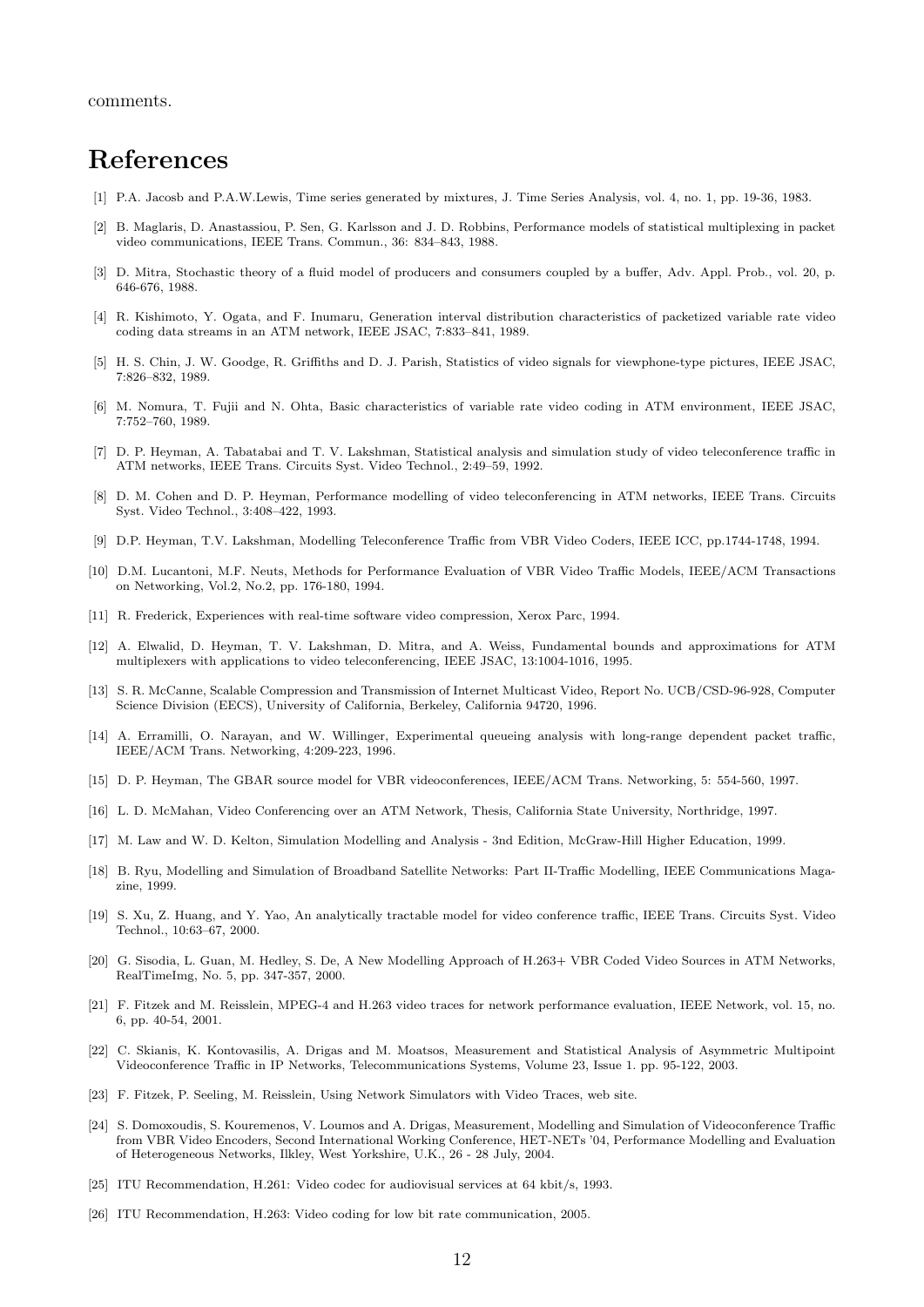- [27]  $C.263$  Standard, Overview and TMS320C6x Implementation, White Paper, www.ubvideo.com.
- [28] T. Lakshman, A. Ortega, and A. Reibman, Variable-Bit-Rate (VBR) Video: Tradeoffs and Potentials, Proceedings of the IEEE, 1998.
- [29] D. Anick, D. Mitra, M. M. Sondhi, Stohastic theory of a data handling system with multiple sources, Bell Systems Technical Journal, vol.61, no.8, pp.10-18, 1974.
- [30] T. E. Stern and A. I. Elwalid, Analysis of separable Markov-modulated rate models for information-handling systems, Advances in Applied Probability, 23:105-139, 1991.
- [31] N. Mitrou, S. D. Vamvakos, K. P. Kontovasilis, Modelling, Parameter Assessment and Multiplexing Analysis of Bursty Sources with Hyper-Exponentially Distributed Bursts. Computer Networks and ISDN Systems 27: 1175-1192, 1995
- [32] The ViC Tool, http://www-mice.cs.ucl.ac.uk/multimedia/software/vic/
- [33] VCON Vpoint HD, http://www.vcon.com
- [34] France Telecom eConf, http://www.rd.francetelecom.com
- [35] Sorenson EnVision, http://www.sorensonvrs.com
- [36] OpenH323 Project, http://openh323.org
- [37] MorningSound, http://www.soundmorning.com/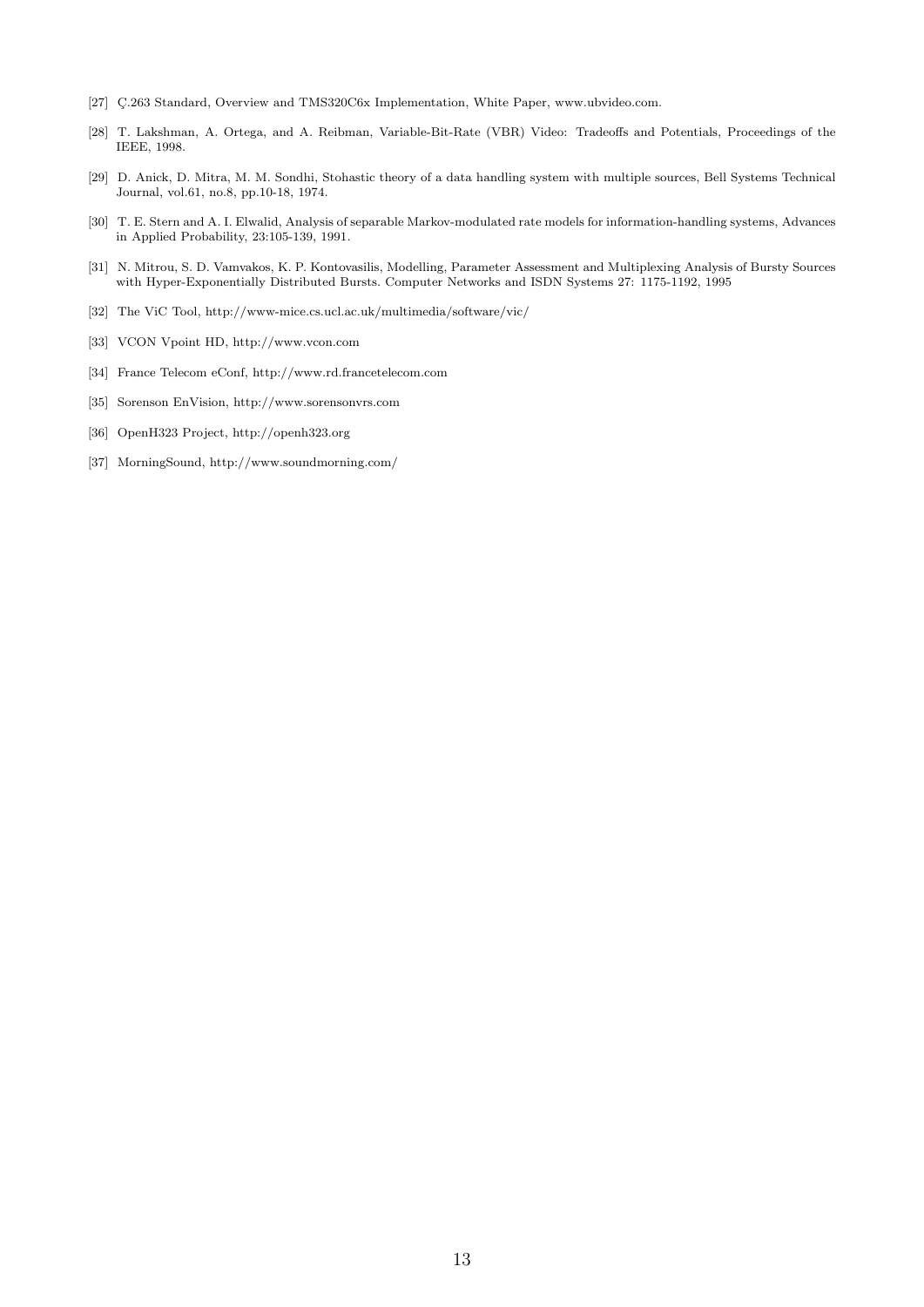

Figure 1: Frame-size histograms vs moment fit and the respective Q-Q Plots for unconstrained traces



Figure 2: Frame-size histograms vs moment and C-LVMAX fit and respective Q-Q Plots for constrained traces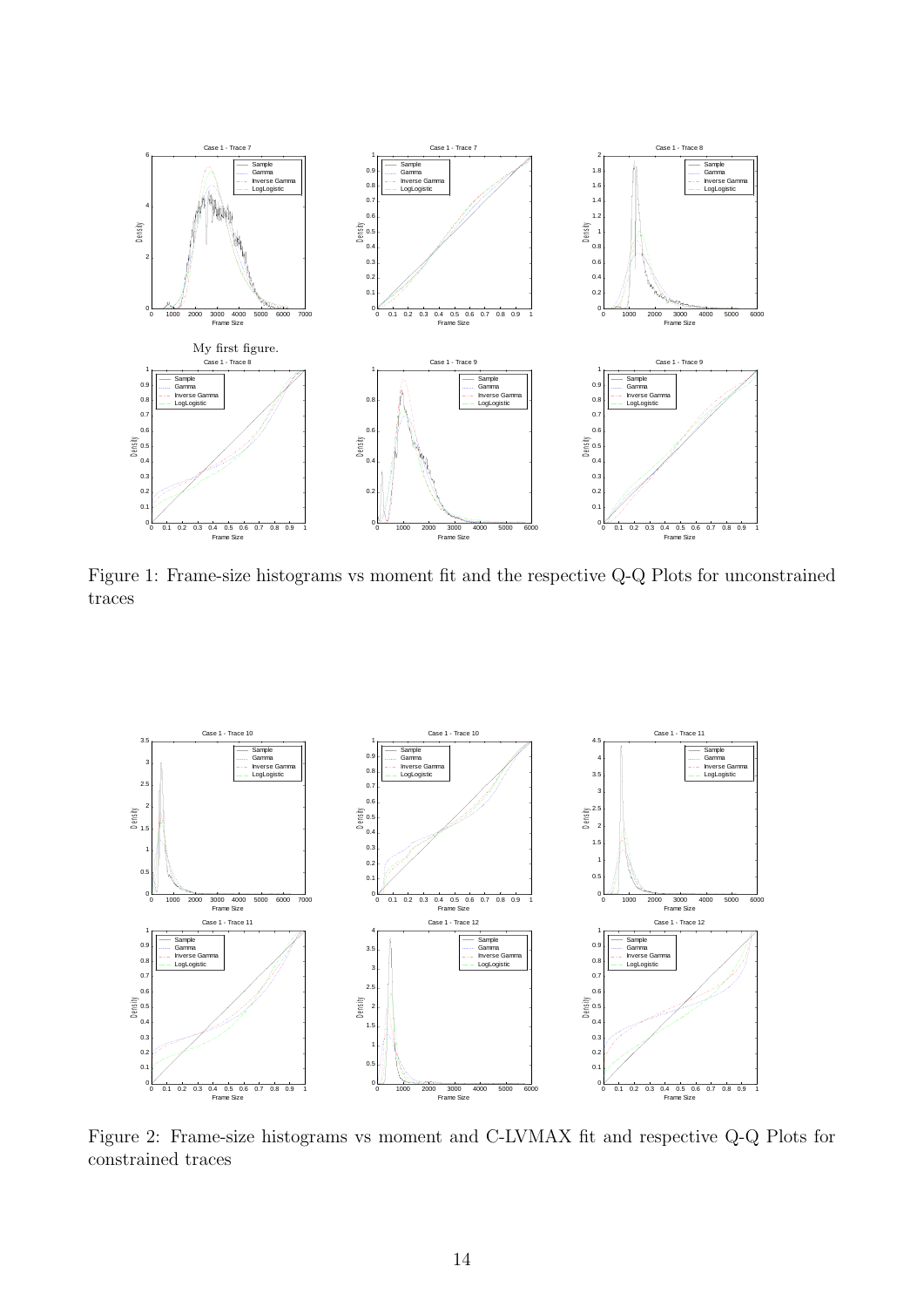

Figure 3: Autocorrelation Graphs for unconstrained and constrained traces



Figure 4: Complementary buffer overflow density plots of model vs sample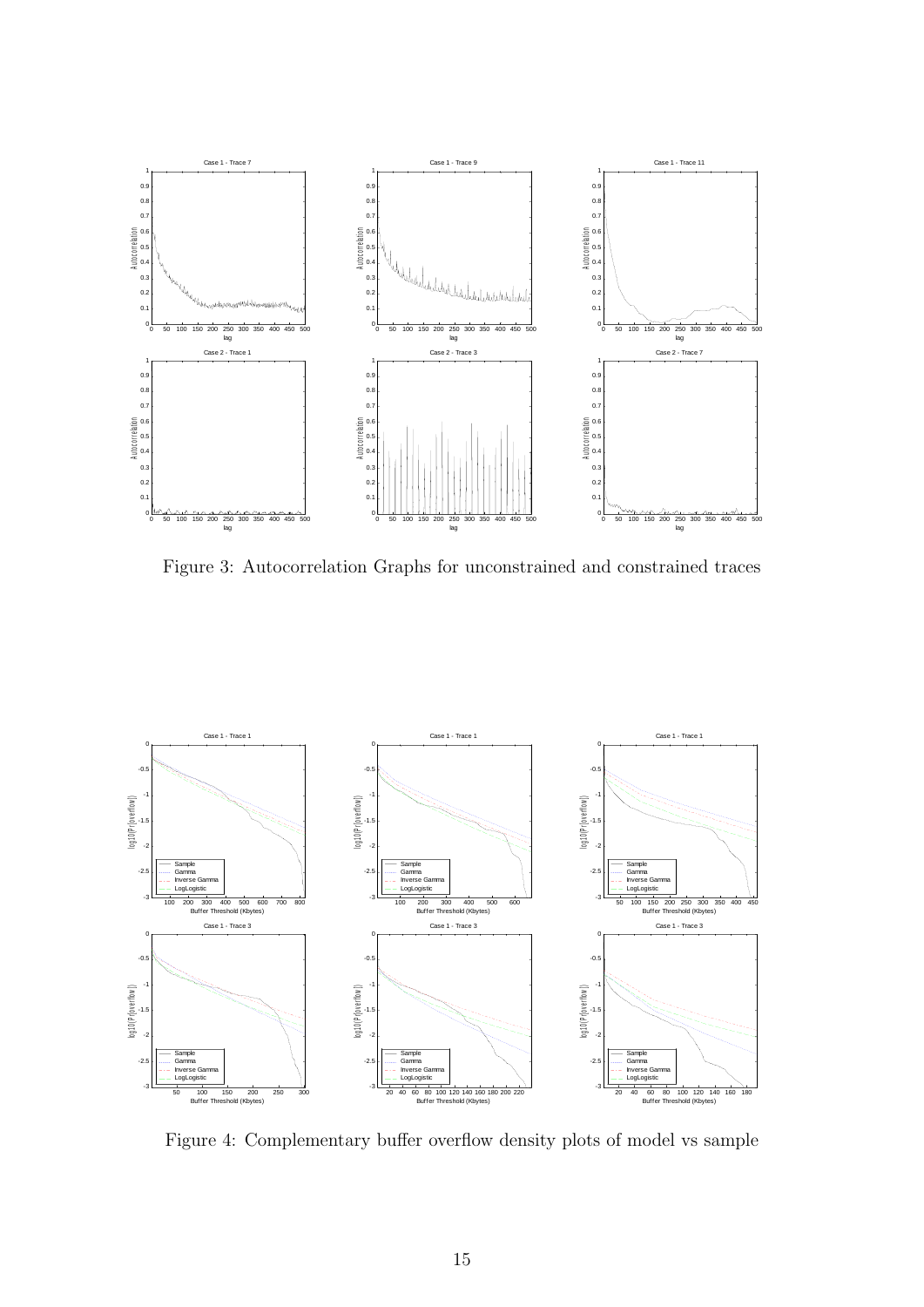|                       | Variance    | 249670     | 174130 | 56981            | 24588 | 167780                  | 205200 | 731270              | 347080                                               | 389300                 | 147790         | 107160         | 136850                  |             | 48718                      | 29285     | 8267        | 22758           | 27275        | 37316                          | 105530  | 156790                    | 1540500 |
|-----------------------|-------------|------------|--------|------------------|-------|-------------------------|--------|---------------------|------------------------------------------------------|------------------------|----------------|----------------|-------------------------|-------------|----------------------------|-----------|-------------|-----------------|--------------|--------------------------------|---------|---------------------------|---------|
|                       | Mean        | 921        | 527    |                  |       | $603$<br>$457$<br>$324$ |        | 3009                | 1592                                                 | 1387                   | 640            | 904            | 618                     |             | 1306                       | 1275      | $733\,$     | 619             | 2394         | 1565                           | 1715    | 6200                      | 6505    |
|                       | Rate        | Ξ          |        |                  |       |                         |        |                     | ខេដង ទី ដូច ទី ទី មី ដូ                              |                        |                |                | 62                      |             |                            | 14<br>143 |             | $35.583$ $35.3$ |              |                                |         | 256<br>256                |         |
|                       | Frame Rate  | IJ         | ᡅ᠑     | ro               | ro    | ro                      | ro     | ဟ                   | rc                                                   | $\overline{z}$         | $\mathbb{Z}^2$ | $\mathbf{c}$   | က                       |             |                            |           | 1111        |                 | $\mathbb{C}$ | IJ                             |         |                           | مد      |
|                       | No Frames   | 54006      | 53937  | 54011            | 53453 | 53679                   | 53633  | 27275               | 27276                                                | 96805                  | 91710          | 33825          | 45459                   |             | 49596                      | 50636     | 51331       | 48848           | 22501        | 13800                          | 16788   | 13936                     | 17707   |
| Case 1 (UNCONSTRAINED | Target Rate | 700        |        |                  |       |                         |        | $700\,$             |                                                      | 444                    |                |                |                         | CONSTRAINED | 155                        |           | 82          |                 | 256          | 64                             |         | 256                       |         |
|                       | Content     | VC-H       |        |                  |       |                         |        |                     | HDCH<br>NOTH<br>NOTH<br>NOTH<br>NOTH<br>NOTH<br>NOTH |                        | VC-L           | OFFICE         | LECTURE                 | Case 2      | NCTH<br>ACT<br>ACTH<br>ACT |           |             |                 | VC-H         | OFFICE                         | LECTURE | <b>OFFICE</b>             | LECTURE |
|                       | Duration    | 3600       |        |                  |       |                         |        | 8<br>$\frac{8}{18}$ |                                                      | $\infty$<br>$36\,$     |                | $\Theta$<br>27 | 3600                    |             | 3600                       |           |             |                 |              | 1800<br>2700                   | 3600    | $\odot$<br>$\overline{z}$ | 3600    |
|                       | Encoder     | Intra H261 |        | H <sub>263</sub> |       | $H263+$                 |        | H261                |                                                      | $H263+$                |                | H263           |                         |             | H <sub>261</sub>           |           | $H263+$     |                 | H263         |                                |         |                           |         |
|                       | Client      | ViC        |        |                  |       |                         |        | Vpoint              |                                                      | $\operatorname{eConf}$ |                | TKN            |                         |             | Vpoint                     |           | $\rm eConf$ |                 |              | $\frac{\rm EnVision}{\rm TKN}$ |         |                           |         |
|                       | Trace       |            |        |                  |       |                         |        |                     | $\infty$                                             | $\circ$                | $\Xi$          | $\Box$         | $\frac{\Omega}{\Gamma}$ |             |                            |           |             |                 | IJ           |                                |         | $\infty$                  | ా       |

Table 1: Statistical quantities of the sample frame-size sequences Table 1: Statistical quantities of the sample frame-size sequences